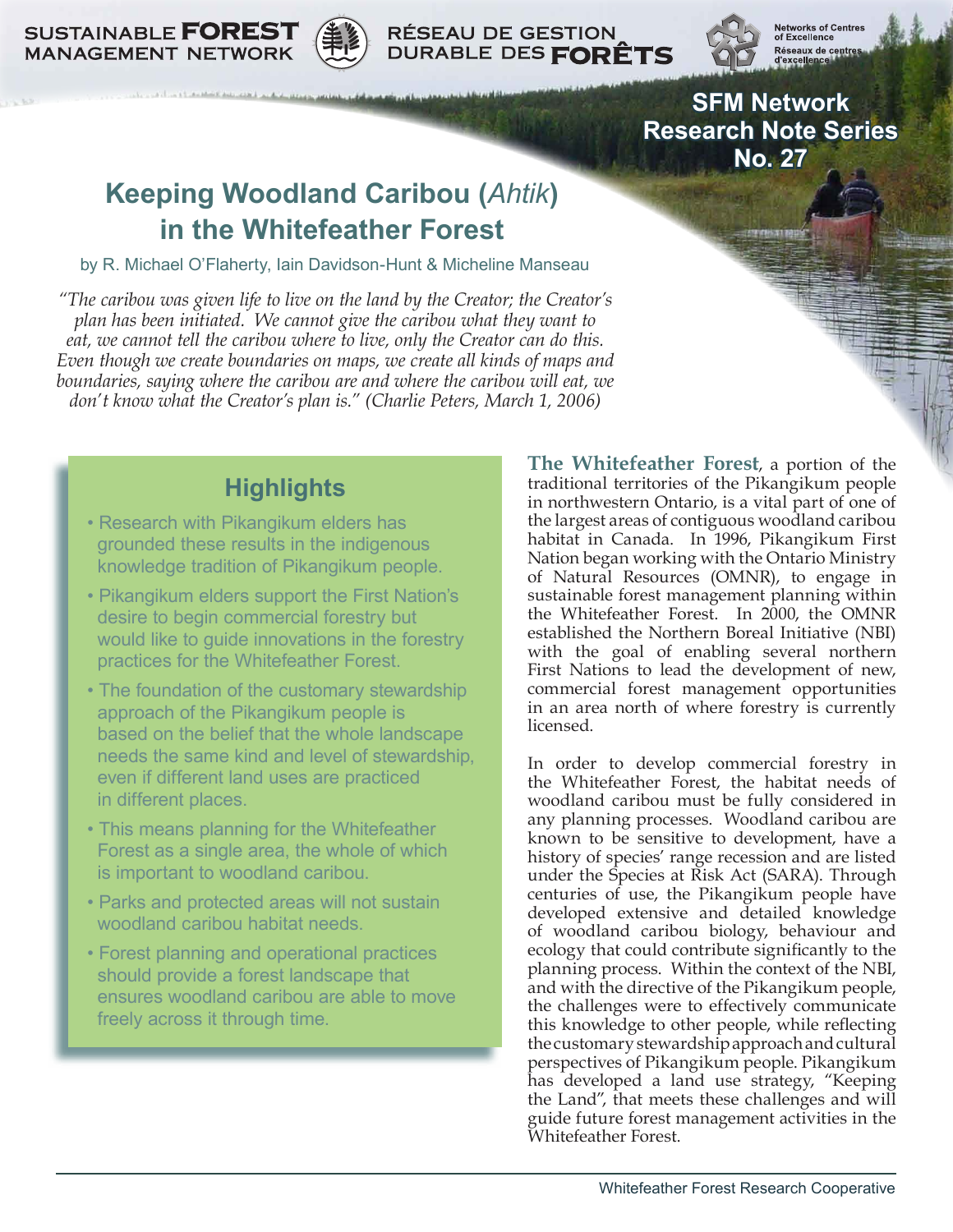

**Figure 1.** The Whitefeather Forest

This research note outlines how the Pikangikum customary stewardship approach of "Keeping the Land" provides the foundation for woodland caribou habitat conservation in the Whitefeather Forest. Research was designed and conducted in close collaboration with Pikangikum First Nation to understand woodland caribou needs from a Pikangikum indigenous knowledge perspective. All land-based information was collected on a traplineby-trapline basis, working with head trappers who are the senior land stewards, as well as with other knowledgeable people whom were identified by head trappers. Research evaluated the needs of woodland caribou at both site (e.g. feeding sites, calving grounds) and landscape scales (e.g. seasonal ranges, movement corridors), using both social science and natural science methods, and will contribute to the planning and management of the Whitefeather Forest.

### **Key teachings on how woodland caribou live on the land**

Woodland caribou are known as *ahtik* in the Anishinaabe language and are considered to be sentient beings with needs similar to those of the Anishinaabe people. They require the ability to travel about the land, to meet partners, create families and obtain what they need for their families to survive.

> *"I don't know what is going on in Iain's mind, so we have to think of the caribou in that way. I have seen scientists put collars on animals to track their movements but we don't actually know why they are moving about." (Oliver Hill, December 15, 2006)*

Out of respect, Pikangikum elders were not willing to speak for *ahtik* directly; what the elders were willing to share was what *ahtik* have taught them through their experience on the land with *ahtik*.

Pikangikum elders identified a range of sites used by *ahtik*, including winter feeding areas, spring migration trails, summer calving areas and fall rutting grounds. These details on the seasonal distribution of *ahtik* on the land will inform land use decisions, including where to situate certain activities such as forestry and mining. An important lesson learned was that simply recording observation data in a GIS database was not sufficient; what Pikangikum elders have learned from *ahtik* has required additional elaboration beyond simply drawing points, lines and polygons on a map. In addition to spatial data, there are a number of important teachings Pikangikum elders provided that reflect their unique approach to sustaining human/caribou relationships. Following are summary descriptions of some of the elders' teachings about woodland caribou that are relevant to future forest practices.

### *The importance of large lakes to caribou*

Large lakes are important for spring movement of caribou from winter feeding grounds to calving areas, many of which are on islands in these large lakes. Large lakes are used as travel corridors in the early spring (April) because they provide protection against large predators, especially wolves. Unlike most other large animals, *ahtik* are able to run quickly on ice and climb out if they fall through.

> *"When they fall through the ice in the winter time they have the ability to get out of the water because of the way their hooves are structured … When there is no snow on the ice, the caribou can run on the ice. It will not slip. It is even able to gallop ... The caribou is also a very fast swimmer, the fastest swimmer around. Even the best paddler cannot catch up to a caribou when it is swimming." (George B. Strang, February 15, 2006)*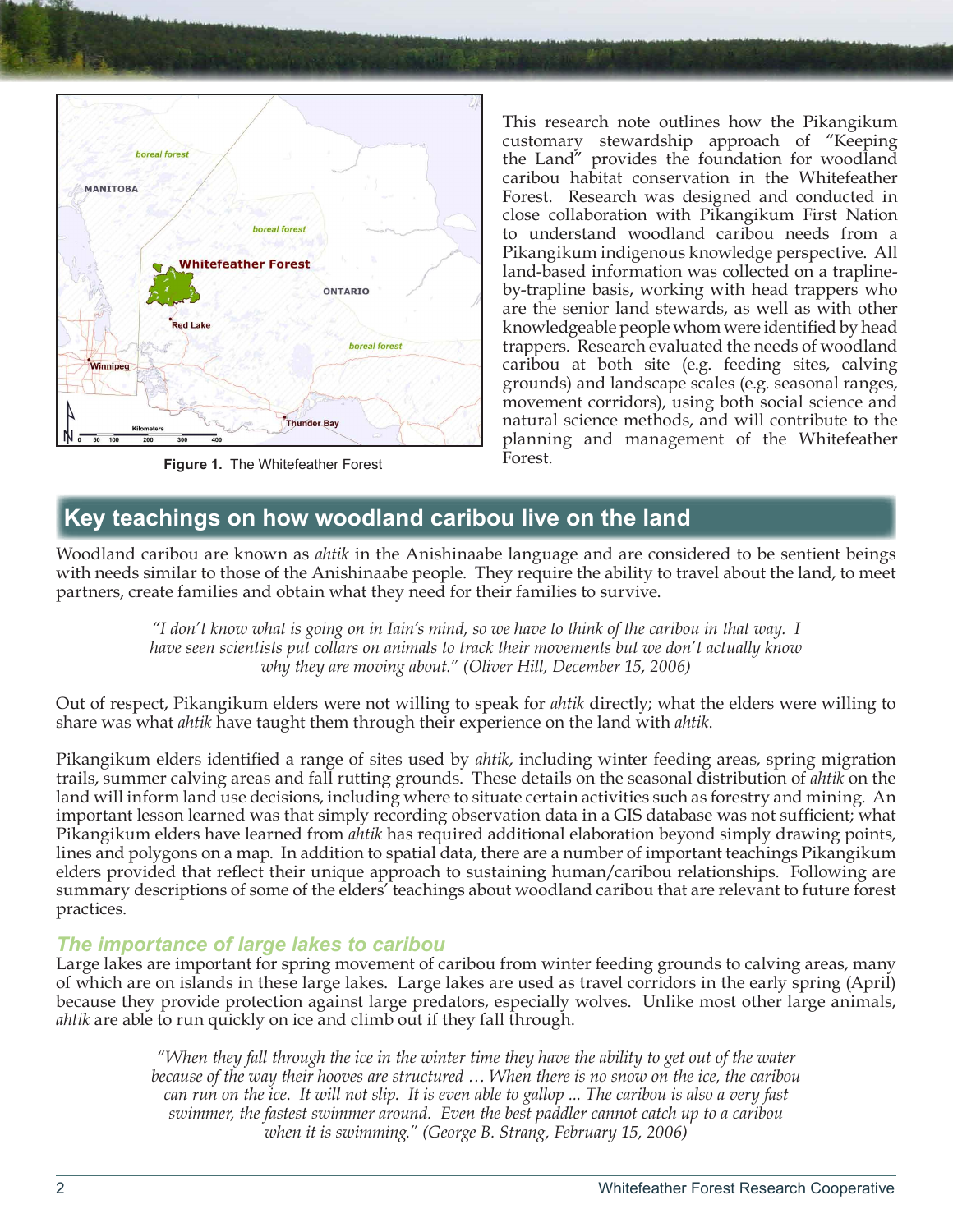Pikangikum elders also explained how *ahtik* remain on large lakes in the early spring for the safety the ice provides because they are suffering from snow blindness at this time (*suhsuhkuhbeech*), caused by glare from the ice. At this time the *ahtik* also enjoy slurping the yellow slush (*shwahgahneep*) on the lakes. Elder Tom Turtle explains, "In the spring they are out on the lake, digging the slush. They eat that stuff" (March 12, 2004). *Ahtik* have this habit because they "like to eat slush; not for drinking, they just enjoy eating it" (Whitehead Moose, March 23, 2005).

Pikangikum elders indicate that islands on large lakes, as well as raised hillocks within large muskeg areas, are both important sites for calving. These areas allow *ahtik* to escape predators, especially wolf and wolverine. Being excellent swimmers, they are able to easily move back and forth from islands to the mainland.

### *Relationship between fire and caribou food*

Pikangikum elders taught about the linkages between the main food sources and fire. In the winter *ahtik* need to find *wahpuhkahmik* (reindeer lichen including *Cladina* spp. but especially *C. rangiferina*), *wuhkoonuhk* (rock tripe or *Umbilicaria mammulata*), and *weesuhpaynjahck* (horsehair or *Bryoria* spp.), the latter being described as

a delicacy for the caribou. Each is associated with mature forest conditions. *Wahpuhkahmik* is a terrestrial lichen generally found on dry sandy soils; *wuhkoonuhk* is found on rock outcrops, especially predominant on rocky slopes leading to a shoreline; and *weesuhpaynjahck* is an arboreal lichen associated with black spruce on poorly drained lowlands.

All three foods can be destroyed by fire which, as noted by the elders, has been the dominant force that has chased *ahtik* away from the Whitefeather Forest. At the same time, as one elder explained, fire renews the land:

*"The Creator has taught us that there is a match and that is the Thunderbird (beenaysee). When a forest gets too old it can no longer produce animals; they get tired of eating old food in the mature forest. The Creator knows animals cannot continue eating old food. They need fresh food. The Creator brings fire to the land through the Thunderbird." (Whitehead Moose, July 21, 2006)*



**Figure 2.** Elder Norman Quill on an early winter habitat survey, December 2006. Photo courtesy of WFMC.

### *How conventional forestry affects caribou*

Commercial forestry, which has pushed northward to the southern limit of the Whitefeather Forest, has provided some potent lessons for Pikangikum people about the effects of sustained yield forestry operations on the land. Pikangikum elders have been consistent in stating that the absence of commercial forestry has been a key factor in keeping *ahtik* on the land in the Whitefeather Forest. At the same time, the elders support the First Nation in its efforts to embrace commercial forestry as a way to provide new forms of meaningful employment that help sustain Pikangikum land-based cultural traditions. The challenge will be for the First Nation to adopt forest management practices that enable Pikangikum people to continue to fulfill their customary stewardship responsibilities for the Whitefeather Forest.

For Pikangikum's elders, their view is that forestry to the south has stripped the life off the land. They explain how the heavy equipment and disc-trenching (to prepare for re-planting) clears the living earth away, leaving only the bare clay, sand and stone, which *ahtik* cannot survive on. Fire also clears their food from the land but it does not clear the life from the land. They feel the evidence for this distinction is found in the contrast between a post-fire landscape with forest renewal according to the natural laws of the land and a forestry plantation under the control of humans. Pikangikum elders indicate that when they visit a post-fire forest, it looks and feels like it should, whereas when they visit a plantation forest the trees and animals do not seem to be coming back the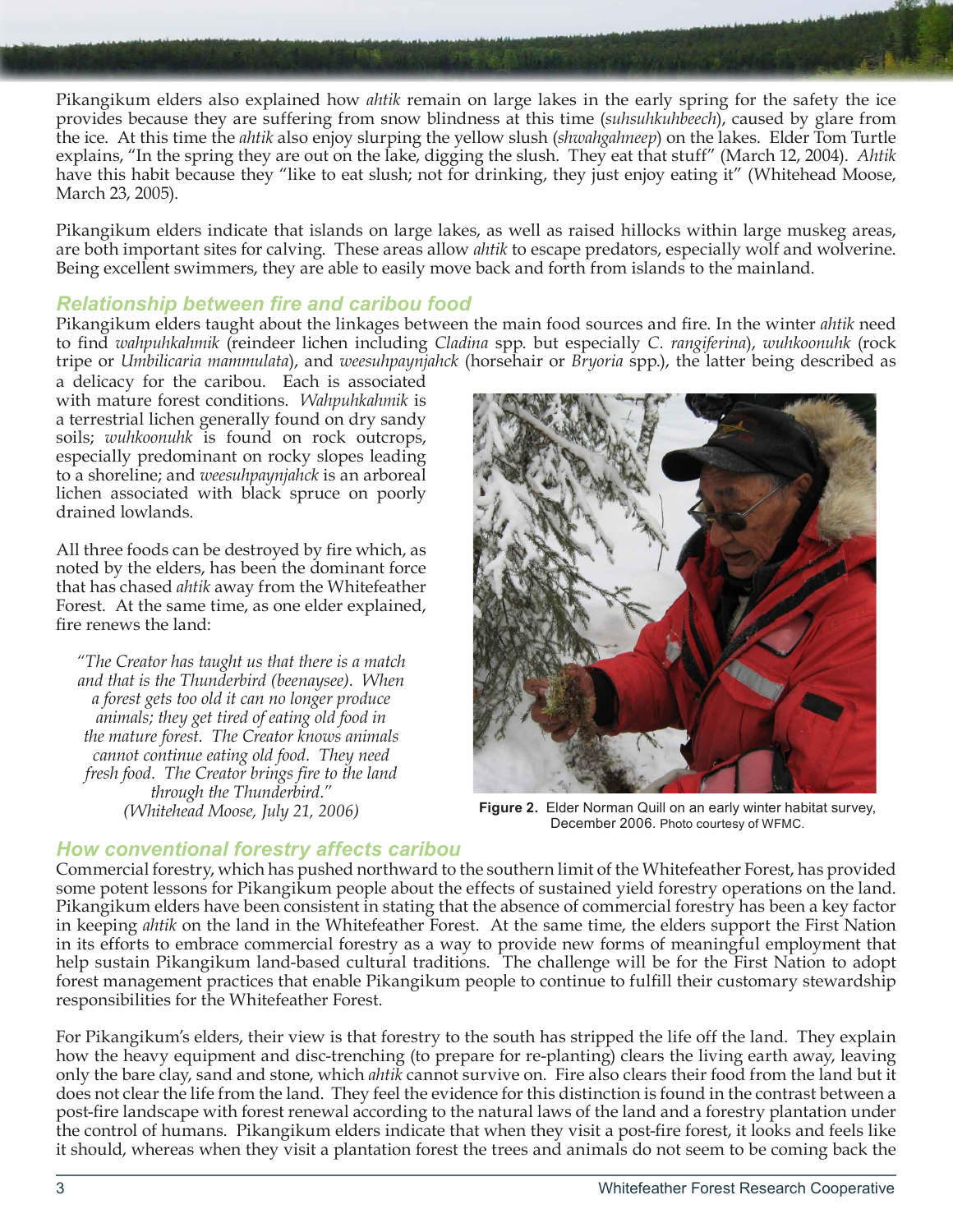way they expect it would. Pikangikum elders describe how plantations can not renew the life of the land the way that fire does:

> *"Plantations are different from where there is a fire. Where there is a fire the ground becomes green the next year, and animals come there to feed. When you go to a plantation it is drastically different, you don't see any animals or birds there. The atmosphere is different. When there is a forest fire there are birds singing but in a plantation you don't see any birds. You don't see any squirrels either." (Matthew Strang, February 15, 2006)*

#### *Caribou need to move freely*

Pikangikum elders have stressed the importance of ensuring *ahtik* are free to travel across the landscape. They are said to travel very widely, especially in the winter when they need to travel farther to find their preferred foods: "Caribou don't go far in the summer. They stay with their calves in the bush. They will travel far in the winter, moving around to look for food" (George B. Strang, August 5, 2004). Further, elders see the range of their movements as being much larger than the Whitefeather Forest itself. In part, because of this broader landscape level perspective, elders reject the idea that critical habitat composed of specific sites and corridors is sufficient for what *ahtik* need to survive. Elders note it is important that caribou be able to use the entire landscape through time.

Pikangikum elders have expressed concern with the suggestion by several organizations that provincial parks be the principal mechanism for *ahtik* to survive in the Whitefeather Forest. Pikangikum elders consider the outcome of preserving specific areas for woodland caribou as ultimately limiting the freedom of *ahtik* to move across the landscape to find what they need for their survival. Their experience of forestry and tourism is that it has created places where *ahtik* no longer feel free to visit or travel. They see the logic of parks and travel corridors as creating bounded areas in which *ahtik's* ability to survive is controlled by humans. While they are not constrained by a physical fence, the use of the land outside those areas prevents their ability to travel outside of the protected areas.

> *"If you want to preserve the land for caribou, to keep them in a certain area, this is only going to invite trouble; the wolves are going to hear about this. Once the wolves hear about this they are going to come with their tribes and ravage the caribou herds." (Gideon Peters, March 1, 2006)*

Pikangikum elders want to ensure that all land uses are done in such a way that *ahtik* will be free to use and travel through the whole of the Whitefeather Forest and neighbouring areas. What they don't want to repeat for *ahtik* is what Pikangikum people have experienced themselves - namely being controlled by other humans through a system of land set aside as reserves, whether they be Indian Reserves or nature Reserves. Such an approach to managing life on the land will lead to negative outcomes for *ahtik* just as it has led to negative outcomes for people.

> *"Regulation was not the intention of the Creator; the intention was for every creature to roam freely. Once you draw lines and regulate, that will cause them to be extinct … what are we going to do if we regulate all these boundaries and the caribou still disappear?" (Gideon Peters, April 21, 2005)*

### **Implications for future forest management**

Each of the above teachings has important implications for "Keeping the Land". The integration of new land uses into the current forest management framework in Ontario will need to ensure woodland caribou habitat requirements are accommodated, including interactions between natural disturbances such as forest fires and commercial harvesting. A brief discussion of recommendations for future forest management based on recommendations from Pikangikum elders is provided below.

#### *Habitat connectivity*

Important caribou habitat should be classified based on ecological characteristic and function, rather than by specific geographic locations on the land. In the same way, forest harvest and renewal strategies should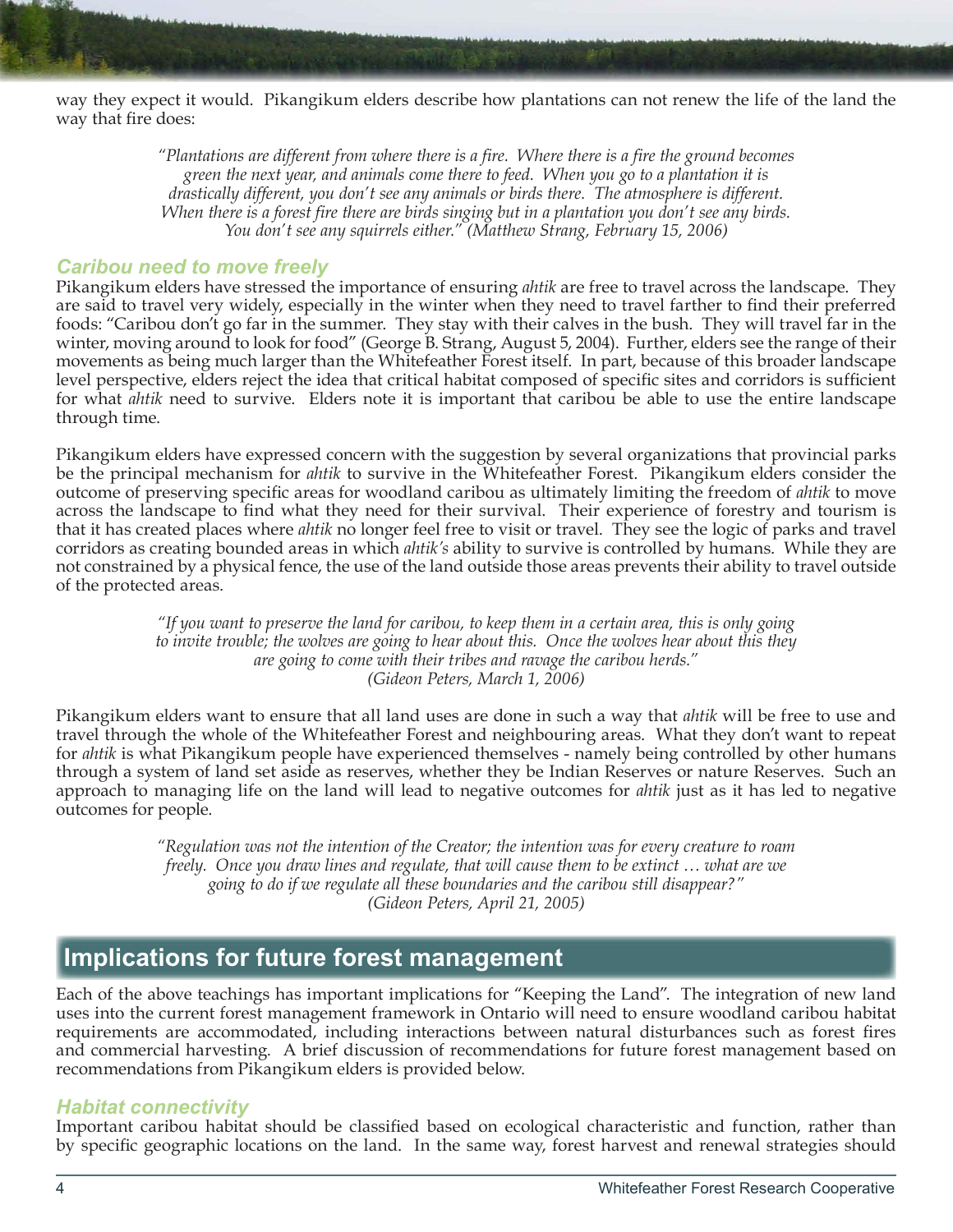be designed to ensure the same kind of forest is regenerated following timber harvesting, in structural and functional terms, as what was provided to Pikangikum people by the Creator. This includes, for example, the absence of stand conversion, the presence of sufficient functional caribou habitat as part of a larger habitat mosaic, and connectivity within and between different parts of the forest mosaic. Maintaining habitat connectivity will be critical so *ahtik* can move freely across the entire Whitefeather Forest and beyond. The role played by large lakes in providing habitat and movement corridors will need to be preserved, although not necessarily in the same places every year (see below). An overall landscape design that considers the provision of large lakes along with considerations for connectivity and other important habitat elements should provide for caribou habitat requirements through time.

#### *Harmonized management*

Forest management planning approaches should reflect the dynamic nature of the Whitefeather Forest landscape, the whole of which, now and into the future, is potentially or effectively woodland caribou habitat. "Keeping the Land" requires all planning tasks be done together, by a unified management authority. The entire Whitefeather Forest should be managed to maintain a high quality habitat mosaic across the entire landscape at all times. This will help account for the loss of caribou habitat through decadence and fire. The management of dedicated Protected Areas, within the context of a larger landscape such as the Whitefeather Forest, should also reflect the dynamic nature of this ecosystem. Forest management planning will need to determine, for example, if Protected Areas will be allowed to burn in order to renew caribou habitat, even at the risk of removing timber values in neighbouring commercial forest areas. Elders do not believe that segregating the land into separate areas slated for either "protection" or "development", each managed separately, will be an effective way of ensuring *ahtik*  survival. They believe the best way to manage for caribou is to manage the entire landscape responsibly.

Recommendations from the elders include the need to define areas important to *ahtik* according to their ecological characteristics (i.e. as caribou habitat), rather than by their specific geographic locations on the land. Thus, the function of certain portions of the landscape, such as for travel routes or winter forage, will need to be maintained through time as part of the habitat mosaic across the entire landscape. *Ahtik* are moving animals (*ehbeemosaych*) so a holistic approach is needed to preserve the complexity and dynamism of the forest mosaic as a whole, as opposed to simply preserving specific patches of the current forest that are identified as critical habitat.

### *Customary stewardship and the Pikangikum people*

The customary stewardship approach of Pikangikum people is rooted in their understanding of their personal responsibility for ensuring the land, water and all creatures are protected as sacred gifts from the Creator. In this view, Pikangikum people have been placed on this land with all other living beings by the Creator. They have been given everything they need to survive by the Creator. Customary stewardship, including the harvesting of life, is the basis for reciprocity with the Creator in which the gift of life is renewed. Healthy populations of woodland caribou will enable Pikangikum people to resume hunting of caribou and thereby maintain a relationship with Creation that sustains Pikangikum people and enables them to continue learning about *ahtik*.

As Pikangikum elders point out, the approach taken in the south has ignored the principles of customary stewardship and this is why *ahtik* have fled north.

> *"The caribou are coming closer because they are being chased out of the south. They are being treated like people. People are playing around with the caribou, putting tags on them. That's inhumane. They are fleeing all those things. They know they won't be treated like that when they come up north." (Oliver Hill, February 15, 2006)*

This research has helped to identify an approach to keeping *ahtik* within the Whitefeather Forest that is acceptable to Pikangikum people. The experiences of Pikangikum elders have taught them that adopting the forest management approaches found south of the Whitefeather Forest will not result in the survival of *ahtik* or Pikangikum people. Also, adopting only scientific approaches to caribou conservation that were developed elsewhere will serve only to exclude Pikangikum people from the management responsibilities they hold for their traditional lands. To ensure Pikangikum people continue to exercise their customary stewardship responsibilities for the Whitefeather Forest, future forest management will need to be conducted by a single, unified forest management authority directed by the Pikangikum elders' Steering Committee. In addition, there will need to be a process through which Pikangikum youth are mentored by their elders to take over stewardship responsibilities in the future.